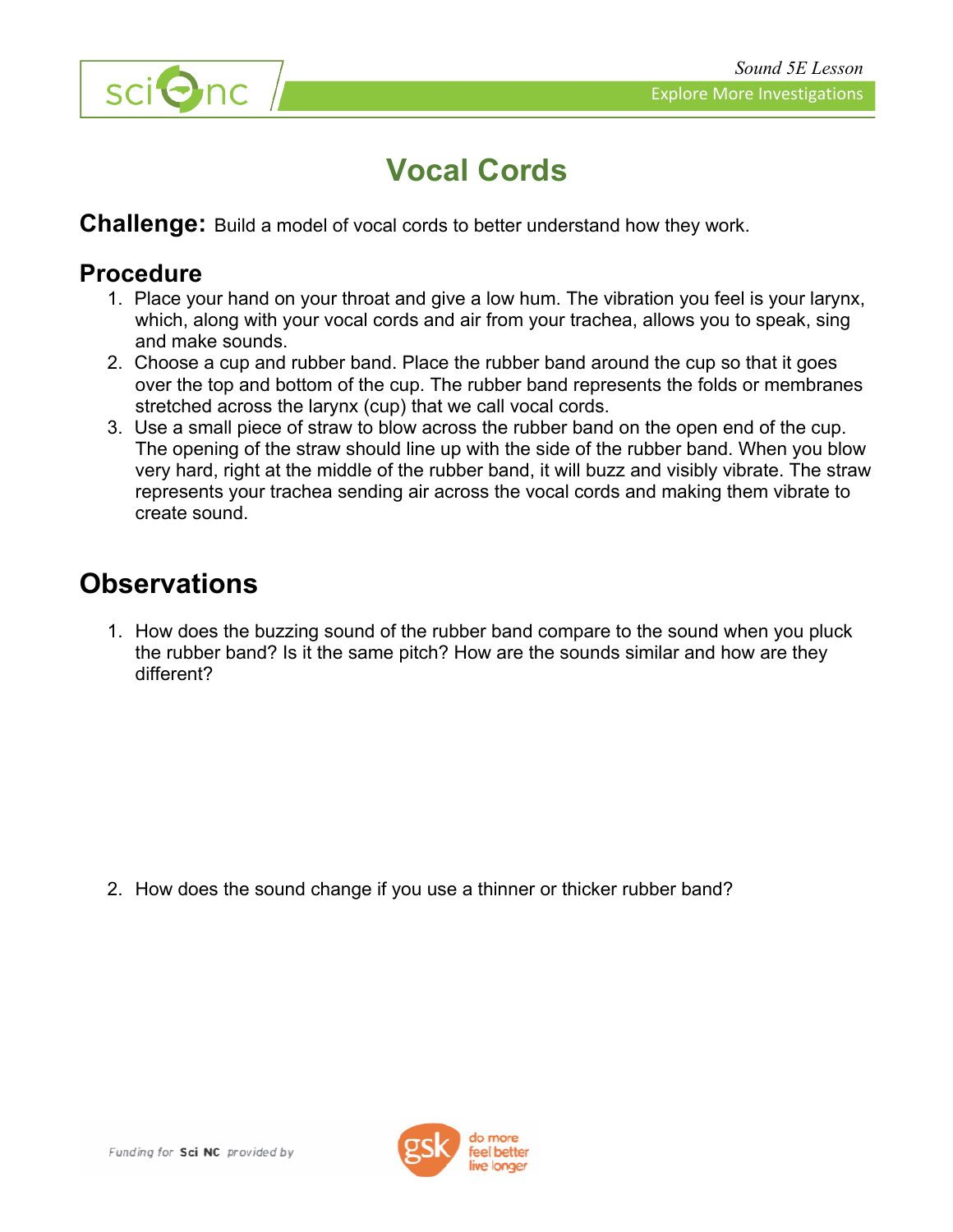

3. How does the sound change if you use a tighter or looser rubber band?

## **Conclusion**

Draw a picture of the larynx, trachea and the vocal cord membranes that vibrate to make sound. Label each part. Write one sentence about the function of each organ. Finally, give the corresponding part of your vocal cord model (cups, rubber band, or straw).



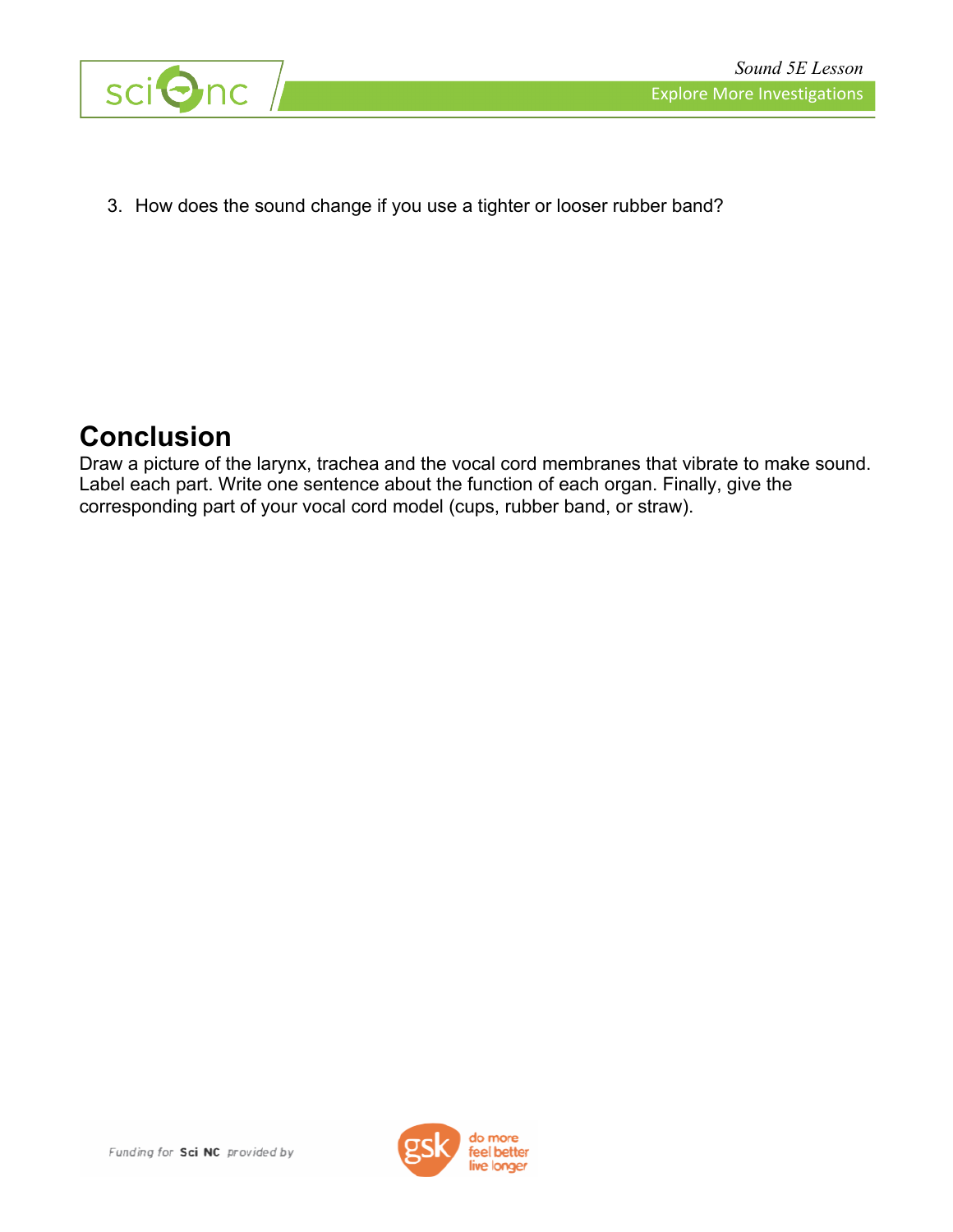

# **Eardrum**

**Challenge:** Build a model of the eardrum to better understand how it works.

#### **Procedure**

- 1. Cut a 2-inch ring from the plastic cup or bottle.
- 2. Stretch a balloon or plastic over one opening of the ring and secure it with a rubber band. Make sure it is pulled tight in all directions. You now have a model eardrum.
- 3. Sprinkle some salt (or whatever is provided by the teacher) on top of the eardrum. Place the eardrum over a small speaker, ear buds or the speaker end of a cell phone.
- 4. Play music or sounds through the speakers and observe what happens to the salt.

### **Observations**

1. What does the salt do when you play quiet music? How about when you play very loud music?

2. What does the salt do when you play low-pitched sounds? How about when you play high-pitched sounds?

3. Most systems have a frequency or pitch at which they vibrate more easily. This is called a natural frequency. If you can, change the frequency while keeping the volume steady. At which frequency does the salt move the most? This is the natural frequency of your eardrum model.